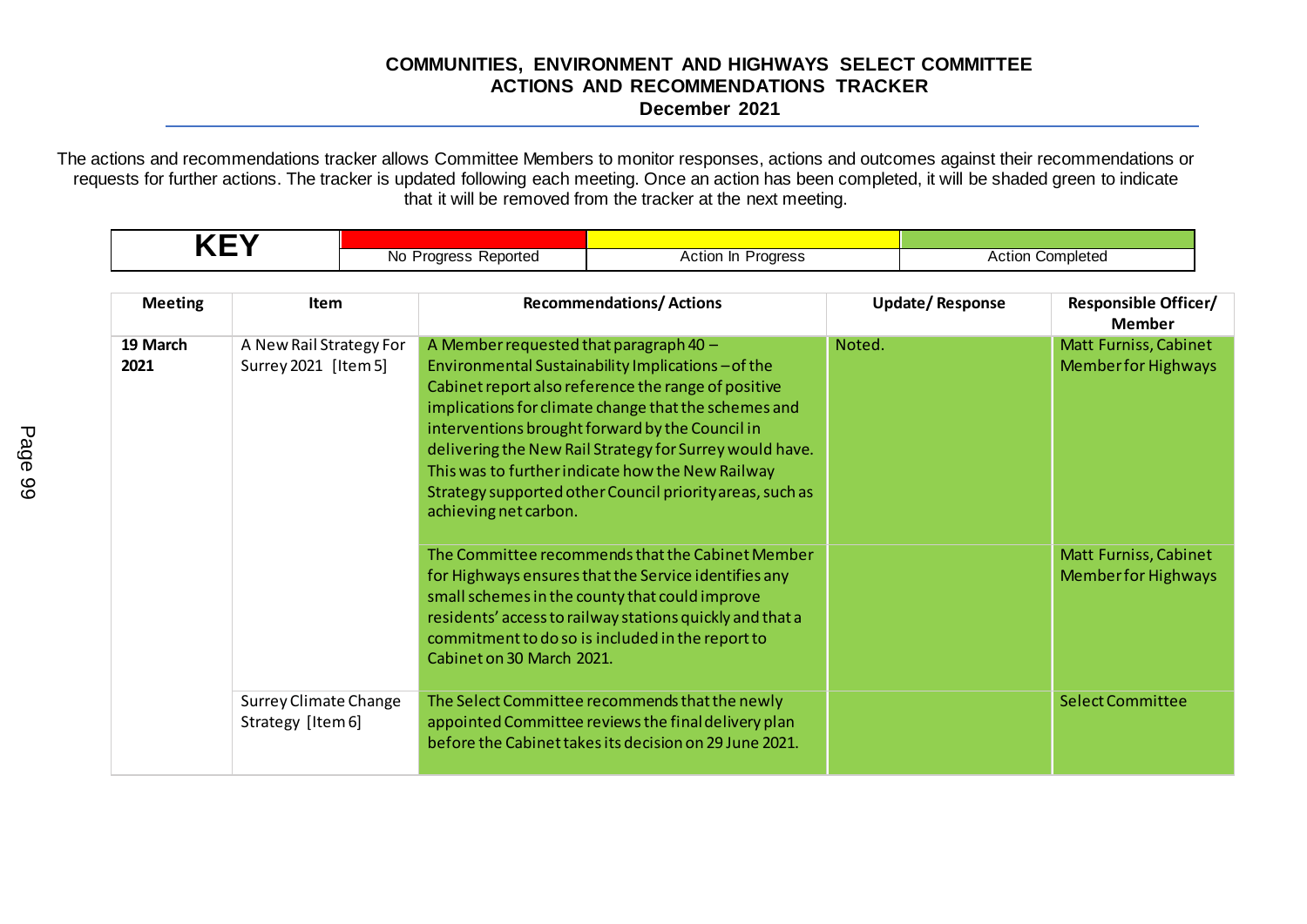|                      | <b>Surrey Fire And Rescue</b><br>Service Implementation<br>Of Making Surrey Safer-<br>Our Plan 2020 - 2023<br>[Item 7] | It is recommended that the Select Committee adopt the<br>following points identified by the Working Group as the<br>basis for future scrutiny of the SFRS:<br>Areas of ongoing improvement work that form part<br>of the 'Making Surrey Safer' Plan such as improving<br>workforce diversity and recruitment to on-call<br>positions<br>Analysing comparative data showing the relative<br>performance of SFRS with other suitable peer Fire<br>and Rescue Authorities<br>Analysis of incidents where the first appliance to<br>critical incidents exceeded 10 minutes<br>Analysis of satisfaction levels with the Service's<br>communications<br>Qualitative evidence from frontline staff on changes<br>to the SFRS | Noted.                                    | <b>Select Committee</b>                                   |
|----------------------|------------------------------------------------------------------------------------------------------------------------|-----------------------------------------------------------------------------------------------------------------------------------------------------------------------------------------------------------------------------------------------------------------------------------------------------------------------------------------------------------------------------------------------------------------------------------------------------------------------------------------------------------------------------------------------------------------------------------------------------------------------------------------------------------------------------------------------------------------------|-------------------------------------------|-----------------------------------------------------------|
| 16 September<br>2021 | South Western Railway<br>(SWR) consultation                                                                            | The Select Committee recommends that the following<br>key points are reflected in Surrey County Council's<br>formal response to the South Western Railway (SWR)<br>consultation:<br>i. The Council challenges the rigour of the prediction of<br>60% prepandemic levels at peak periods in the<br>proposed timetable. Should this<br>prove too low, the prospect of the passenger over-<br>crowding across the network (with health implications<br>with continuing COVID) is alarming<br>for Surrey residents.<br>ii. Therefore, it is imperative that SWR develop a high<br>level of flexibility to adjust the timetable at short notice<br>in such circumstances.                                                  | Noted by the Service and<br>incorporated. | <b>Matt Furniss, Cabinet</b><br><b>Memberfor Highways</b> |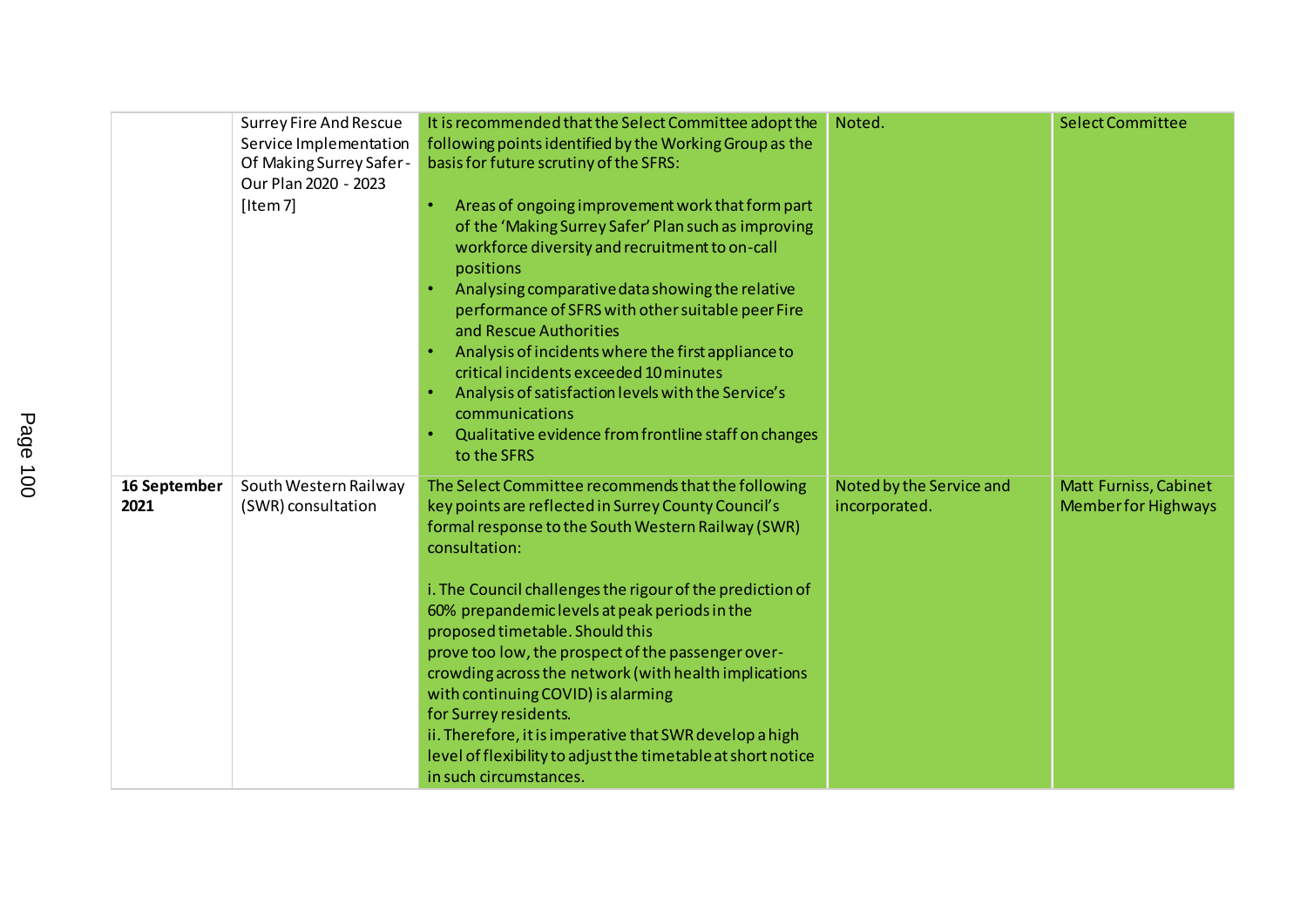| 16 September | iii. The cuts to services run counter to the Council's     |  |
|--------------|------------------------------------------------------------|--|
| 2021         | emerging Local Transport Plan and its Climate Change       |  |
|              | Strategy, both of which actively                           |  |
|              | seek to encourage people to use public transport at all    |  |
|              | times of the day.                                          |  |
|              | iv. At individual level, the extensive peak and off-peak   |  |
|              | reductions affecting stations in Epsom and Ewell and       |  |
|              | Mole Valley will cause considerable inconvenience and      |  |
|              | act as a perverse disincentive to rail travel in favour of |  |
|              | the car. The Council also asks whether liaison has taken   |  |
|              | place with Southern who also serves this route. The        |  |
|              | County                                                     |  |
|              | Council would like the service to remain at pre            |  |
|              | pandemic level and abandon this change.                    |  |
|              | v. The Council welcomes the new rolling stock of ten car   |  |
|              | trains but notes that, despite this, peak hour seats in    |  |
|              | December 2022 will only be 86%                             |  |
|              | of May 2019 levels. The Council would be disappointed      |  |
|              | if this results in even more passengers having to stand.   |  |
|              | vi. The Council has strong reservations as this proposal   |  |
|              | runs contrary to Surrey County Council's Climate           |  |
|              | Change targets and sustainable travel policies. In         |  |
|              | addition, there are serious concerns about fewer trains    |  |
|              | on Sundays, which hampers the service's ability to         |  |
|              | support the leisure provision and reduces availability     |  |
|              | during the peak time.                                      |  |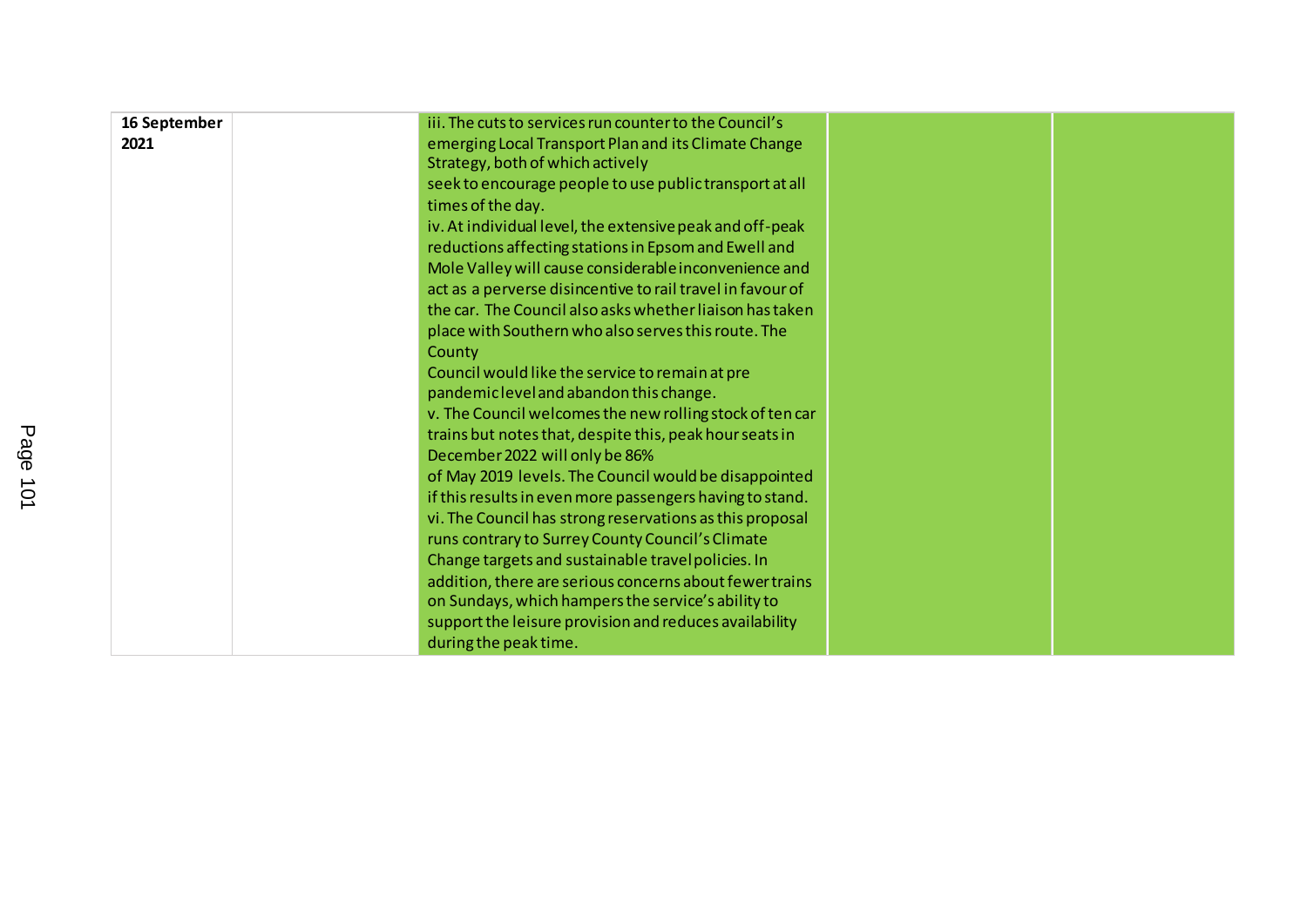| Highway's New Term          | While supporting the contents of the Report and the        | Noted by the Service and | <b>Matt Furniss, Cabinet</b> |
|-----------------------------|------------------------------------------------------------|--------------------------|------------------------------|
| <b>Maintenance Contract</b> | rigorous process leading to the award of the contract,     | Cabinet Member.          | <b>Member for Highways</b>   |
|                             | the Committee recommends:                                  |                          |                              |
|                             |                                                            |                          |                              |
|                             | i. Timely and robust details of the specific               |                          |                              |
|                             | improvements Surrey residents will be expecting from       |                          |                              |
|                             | this new contract, particularly regarding the reporting    |                          |                              |
|                             | of and quality of work on potholes and other highways      |                          |                              |
|                             | matters and the overriding importance of 'Right First      |                          |                              |
|                             | Time'.                                                     |                          |                              |
|                             | ii. Early publication of the chosen contractor's           |                          |                              |
|                             | commitment to "improve engagement with residents"          |                          |                              |
|                             | and improve communication with them on planned             |                          |                              |
|                             | works etc. and collaboration more generally. This          |                          |                              |
|                             | should also                                                |                          |                              |
|                             | involve elected Divisional members. The Reference          |                          |                              |
|                             | Group of Councillors which has been involved               |                          |                              |
|                             | throughout the contracting process can play a              |                          |                              |
|                             | constructive role in helping shape these.                  |                          |                              |
|                             | iii. That a robust process remains in place for the        |                          |                              |
|                             | transition phase and initiated for mobilisation period.    |                          |                              |
|                             | iv. That unannounced and random spot checks on a           |                          |                              |
|                             | regular basis be considered as part of an effective        |                          |                              |
|                             | contractual management process;                            |                          |                              |
|                             | the contract is easy to understand with strong             |                          |                              |
|                             | governance and monitoring provisions for dispute           |                          |                              |
|                             | resolution mechanism and in an unlikely termination        |                          |                              |
|                             | scenario from Surrey County Council's                      |                          |                              |
|                             | perspective.                                               |                          |                              |
|                             | v. More publicity/communication be considered for          |                          |                              |
|                             | social value activities and projects undertaken as part of |                          |                              |
|                             | the new partnership.                                       |                          |                              |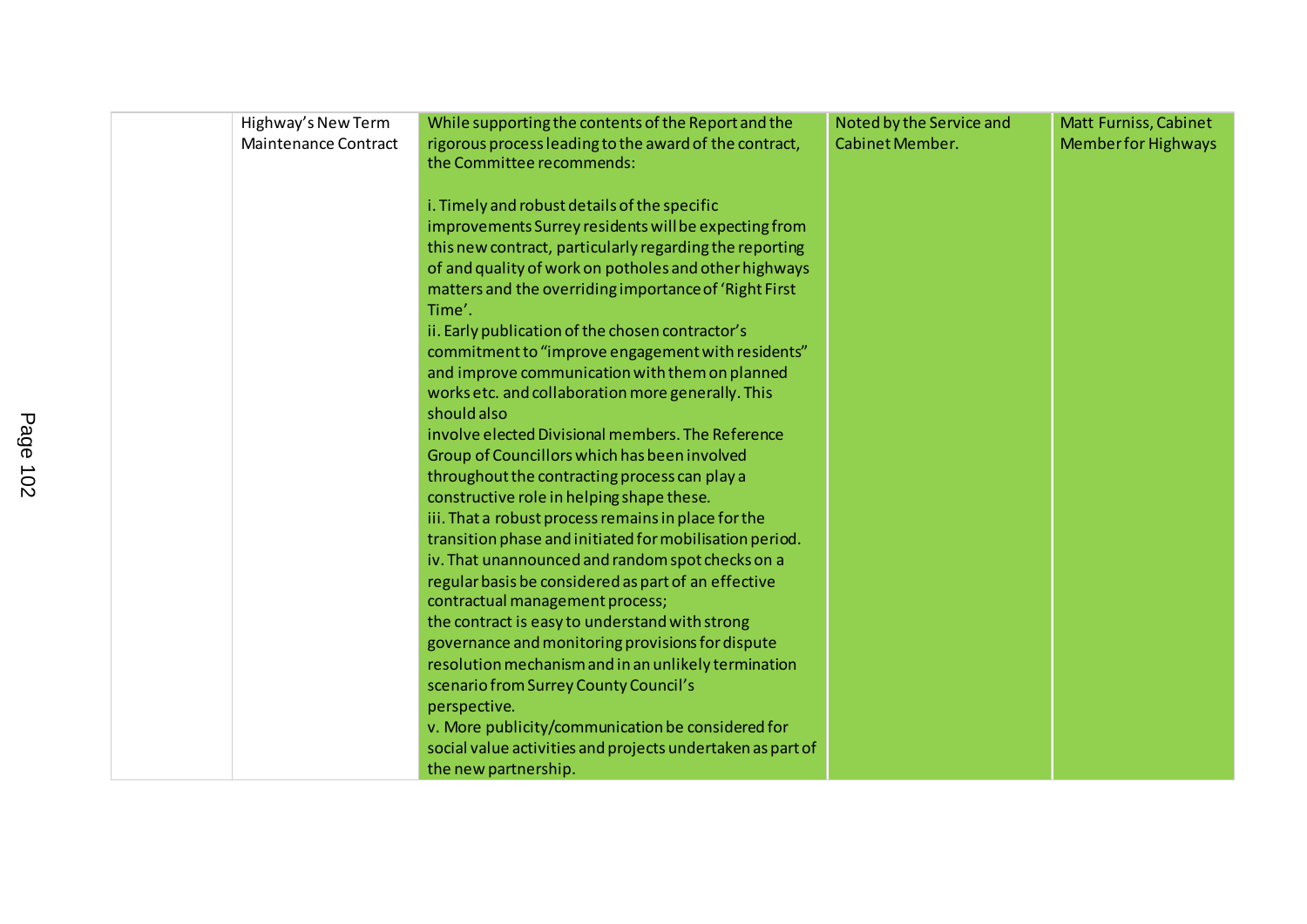| <b>Buses Back Better</b> | Communities, Environment and Highways Select<br>Committee support the County Council's intention to<br>produce a Bus Service Improvement Plan and<br>the creation of an Enhanced Partnership Scheme, both<br>of which are a National Bus Strategy requirement and<br>commends the extensive range of<br>ambitious initiatives contained in the Report, while also<br>recommending that:                                                                                                                                                                                                                                                                                                                                                                                                                                                 | Recommendations noted by<br>the Cabinet/Cabinet<br>Member. | <b>Matt Furniss, Cabinet</b><br><b>Member for Highways</b> |
|--------------------------|-----------------------------------------------------------------------------------------------------------------------------------------------------------------------------------------------------------------------------------------------------------------------------------------------------------------------------------------------------------------------------------------------------------------------------------------------------------------------------------------------------------------------------------------------------------------------------------------------------------------------------------------------------------------------------------------------------------------------------------------------------------------------------------------------------------------------------------------|------------------------------------------------------------|------------------------------------------------------------|
|                          | i. Serious consideration be given to reducing bus fares<br>(at least on some routes to begin with) as stipulated in<br>the Government's Policy<br>document and in order to make bus travel for Surrey<br>residents a more<br>viable and better value option compared to driving a<br>car.<br>ii. Family discount and other concessions (U18s, U16s,<br>etc.) bus fares be considered as part of the Bus Service<br>Improvement Plan (BSIP).<br>iii. Any app for passengers includes information on the<br>location of the expected service and the next available<br>bus on the map.<br>iv. The scope, terms of reference etc. for the<br>Partnership Governance Board and the Stakeholder<br>Reference Group are rigorously defined and delineated<br>to help ensure the credibility and effectiveness of the<br>Enhanced Partnership. |                                                            |                                                            |
|                          | v. Actively pursue the process, wherever possible, to<br>make all Surrey buses to run on non-fossil fuel.<br>vi. Better communication, awareness and publicity<br>campaign as part of the wider Greener Future piece.                                                                                                                                                                                                                                                                                                                                                                                                                                                                                                                                                                                                                   |                                                            |                                                            |